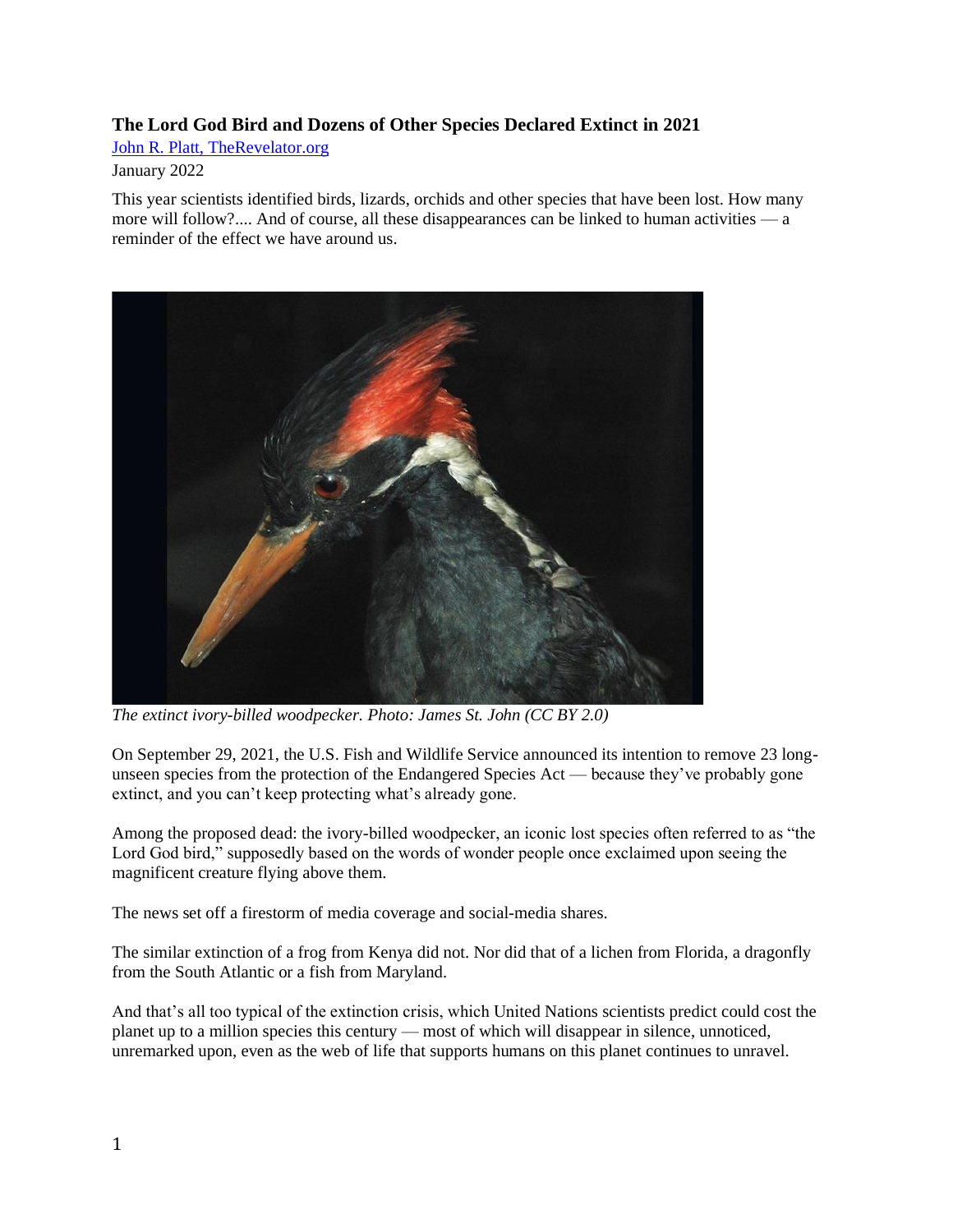Yet the stories of these losses deserve telling. They help motivate efforts to save what still exists, allow us to reflect on our place in and on this world, and — especially in this age of pandemics — remind us that our ecological fates are all interconnected.

Here, briefly, are dozens of these stories — of the birds, reptiles, invertebrates, trees and other species declared extinct in 2021, pulling from scientific reports, the IUCN Red List, news articles and my own reporting. As with my lists of extinctions from [2019](https://therevelator.org/extinction-species-lost-2019/) and [2020,](https://therevelator.org/species-extinct-2020/) most of these lost species haven't been seen in decades. Many may still be the subject of later searches, because proving an extinction is always hard, and hope remains eternal.

And of course, all these disappearances can be linked to human activities — a reminder of the effect we have around us.

**[The Lord God bird and 22 other American species](https://therevelator.org/23-gone-more-to-save/)** — These birds, mussels, fish and other long-unseen species from the contiguous United States, Hawai'i and Guam disappeared due to human activity, ranging from habitat destruction to pollution and the introduction of nonnative species. Most hadn't been seen in decades; all were added to the endangered species list too late to save them.

- o Bachman's warbler
- o Bridled white-eye
- o Flat pigtoe mussel
- o Green-blossom pearly mussel
- o Ivory-billed woodpecker
- o Kauai akialoa
- o Kauai nukupuu
- o Kauaʻi ʻōʻō
- o Large Kauai thrush
- o Little Mariana fruit bat
- o Maui ākepa
- o Maui nukupuʻu
- o Molokai creeper
- o *Phyllostegia glabra* var*. lanaiensis*
- o Po`ouli
- o San Marcos gambusia
- o Scioto madtom
- o Southern acornshell mussel
- o Stirrupshell mussel
- o Tubercled-blossom pearly mussel
- o Turgid-blossom pearly mussel
- o Upland combshell mussel
- o Yellow-blossom pearly mussel

**[Maryland darter](https://www.washingtonian.com/2021/11/18/the-worlds-rarest-fish-could-only-be-found-in-maryland-now-its-probably-extinct/)** — This 3-inch fish hasn't been seen since 1988, despite intense searches for any evidence of its continued existence. As with the ivory-billed woodpecker, the U.S. Fish and Wildlife Service is now preparing to declare it extinct.

**[Norwegian wolf](https://phys.org/news/2021-12-norwegian-wolf-extinct.html)** — Hunters and agriculture killed off the last wolves in Norway and Sweden more than 50 years ago. They were never a separate species, but research published this past year found that the wolves in these two countries were genetically distinct from the animals in nearby Finland, which have since partially repopulated their cousins' home territory.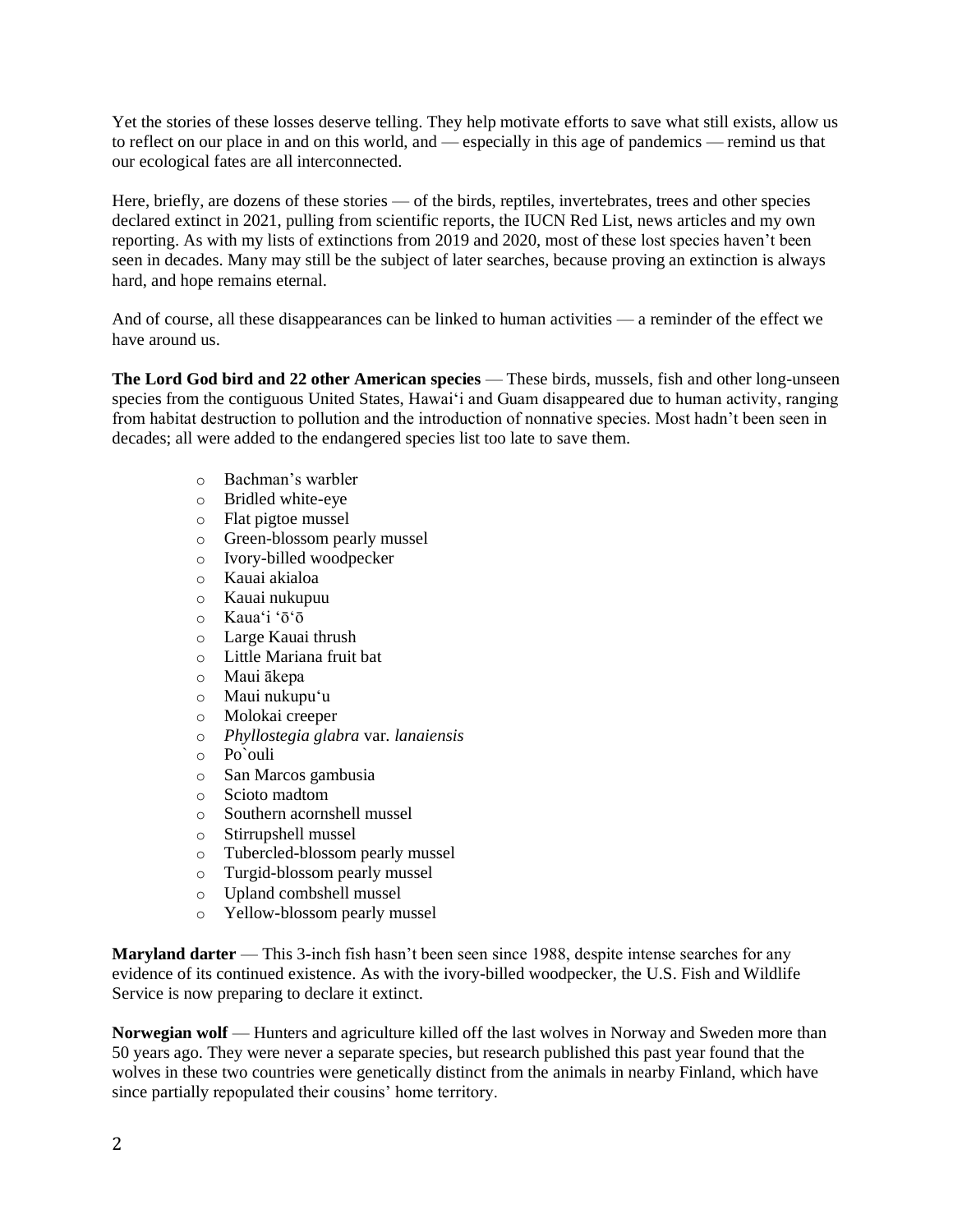**[Half the snakes and lizards of the Guadalupe Islands](https://www.science.org/doi/10.1126/sciadv.abg2111)** — Two papers published last year identified at least 31 species (which people had [forgotten even existed\)](https://therevelator.org/lost-lizard-forgot/) that disappeared after the 1492 colonization of the islands. Introduced species such as cats and rats, along with intense transformation of the landscape by humans, appears to be to blame.

**[13 Australian species](https://www.theguardian.com/science/2021/mar/03/australia-confirms-extinction-of-13-more-species-including-first-reptile-since-colonisation?fbclid=IwAR3wCs7B75KxjBJhE1WAReW_vIQ7qp8bVynK8P4-_xRlsZEU4Z0mzzch2m0)** — This list of 12 mammals and one reptile (the Christmas Island forest skink) contains no real surprises. The species had all been declared extinct already, but the Australian government acknowledged their loss this past year and formally added them to its list of the country's extinctions.

**[Eungella gastric-brooding frog](https://www.abc.net.au/news/rural/2021-11-15/eungella-gastric-brooding-frog-extinct-cloning-/100595258)** — This Australian frog may be the latest victim of the amphibiankilling chytrid fungus. A last-ditch search this past year failed to find any individual frogs, and although the species hasn't yet been formally declared extinct, things don't look good. On the other hand, the researchers did observe three other critically endangered species in the same habitats, and they now have a chance at protection.

*[Epactoides giganteus](https://zookeys.pensoft.net/article/70130/)* — This dung beetle was newly described in 2021, based on a specimen collected on either Réunion Island or Madagascar in the 19th century and unseen since. Wherever it came from, it's probably no longer there.

*[Gongylomorphus borbonicus](https://www.iucnredlist.org/species/17023321/17023353)* — Another Réunion species, in this case a skink not seen since 1839, shortly after the accidental introduction to the island of the lizard-eating Southeast Asian wolf snake. The IUCN formally declared it extinct this past year.

**[Java stingaree](https://www.sciencedirect.com/science/article/pii/S0960982221011982)** — This Indonesian ray was only observed once, back in 1862. As part of an assessment finding that more than one-third of sharks and related species are now threatened, scientists have classified it as "critically endangered (possibly extinct)" due to overfishing. It joins the previously reported "lost shark" and the Red Sea torpedo in that category.

**[Xerces blue butterfly](https://royalsocietypublishing.org/doi/10.1098/rsbl.2021.0123)** — No surprise here, as the striking butterfly was last seen in the 1940s and has long been considered the first North American insect driven to extinction by human activities (in this case urban development). But new genetic analysis of remaining specimens finally concluded that the Xerces blue was a unique species, not a subpopulation of another butterfly, as some had previously thought, making that extinction even more notable.

**[Carolina parakeet](https://www.cambridge.org/core/journals/bird-conservation-international/article/abs/two-extinctions-of-the-carolina-parakeet-conuropsis-carolinensis/402E120779F8760E4A95B82E0181805B)** — Again, no surprise, as this bird was declared extinct in 1939 after decades of hunting for its feathers and to protect crops. But new models suggest that the parakeet actually went extinct twice, with the western subspecies disappearing around 1914 and the eastern subspecies persisting as late as the mid-1940s. Why does that matter now? As researchers wrote, "Since the Carolina parakeet was a wide-ranging species that went extinct during a period of rapid agricultural and industrial expansion, conditions that mirror those occurring in many parts of the world where parrot diversity is highest, any progress we make in unraveling the mystery of their disappearance may be vital to modern conservation efforts."

**[Four Czech orchids](https://www.mdpi.com/1424-2818/13/2/78/htm)** — A thorough assessment of the orchids found in the Czech Republic classified four species as extinct: *Dactylorhiza curvifolia*, *Gymnadenia odoratissima*, *Anacamptis coriophora* and *Herminium monorchis* (some of these still exist in other nations). Agriculture, livestock and pollution get the blame for the disappearance of these plants in the country — and the remaining orchid species there aren't doing too well, either.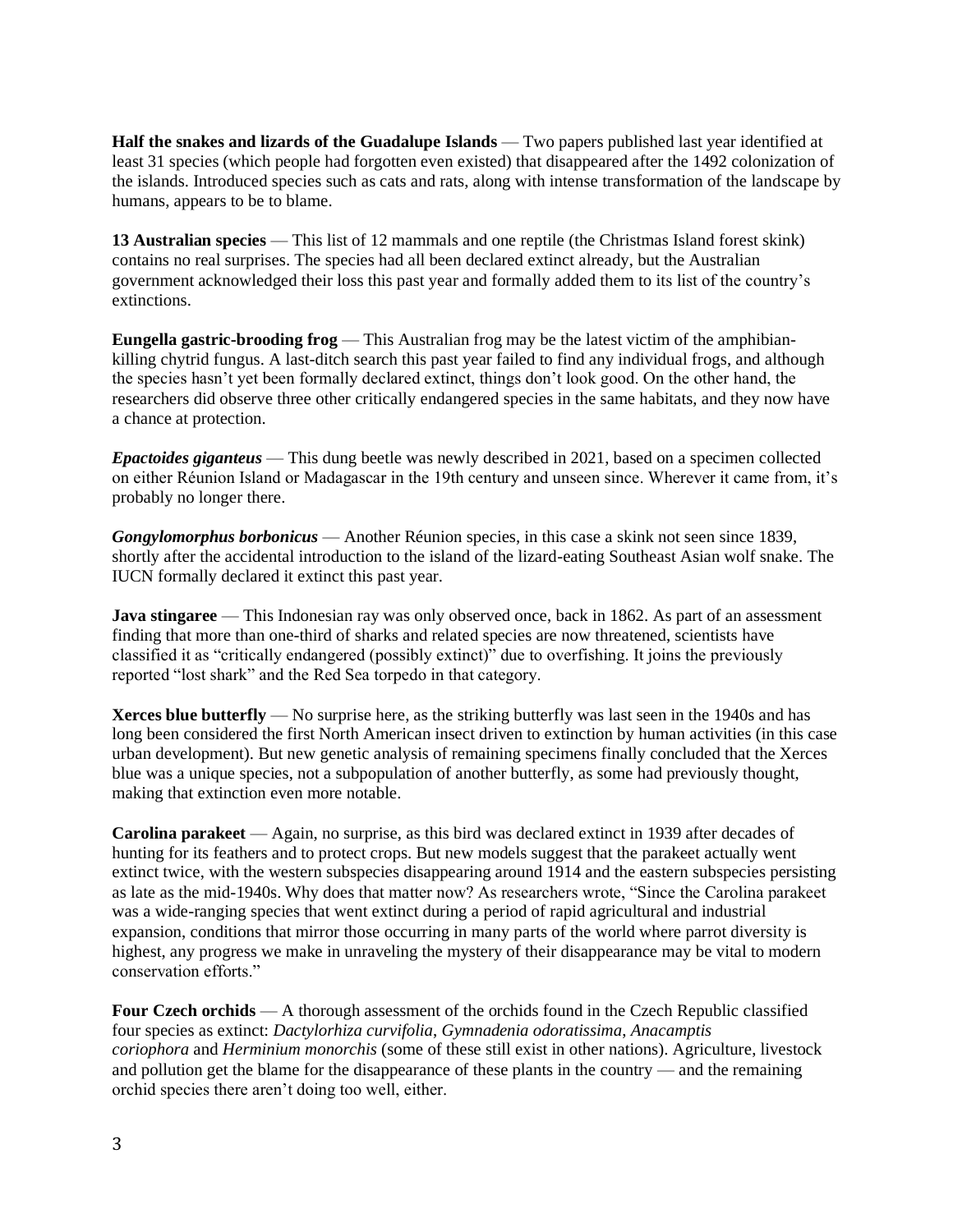*[Cora timucua](https://bioone.org/journals/the-bryologist/volume-123/issue-4/0007-2745-123.4.657/----Custom-HTML----iCora/10.1639/0007-2745-123.4.657.short?tab=ArticleLink)* — This Florida lichen was identified this past year, after sitting in historical collections for decades. The fungus was last collected in 1985 and most of its known habitats have been converted from their natural states. Researchers call this species "potentially extinct" and say it could still exist in Ocala National Forest, "although recent macrolichen surveys in that area did not encounter this species."

**[Du Toit's torrent frog](https://www.nhm.ac.uk/discover/news/2021/may/extinction-of-frog-is-a-huge-blow-to-the-diversity-of-life.html)** — Last seen on Kenya's Mount Elgon in 1962, this evolutionarily unique frog was part of a group of species that split off from other amphibians 70 million years ago. More recently, its habitat was destroyed by logging and agriculture. Intense searches have failed to find evidence that the frog still exists, and a paper published in 2021 concluded it's [probably extinct.](https://www.tandfonline.com/doi/full/10.1080/21564574.2021.1891977) "It's not just losing a species, it is losing a distinctive branch of the evolutionary tree," said coauthor Simon Loader of the Natural History Museum, London.

*[Arachis rigonii](https://www.iucnredlist.org/species/62758119/62758122)* — No one has seen this yellow-flowering South American legume — a relative of the peanut and nutmeg — in the wild since 1959, and they likely won't see it again. It only grew in one location, which is now "in one of the most populated cities of Bolivia," according to the IUCN, which declared it "extinct in the wild" in 2021.

*[Rodrigues blue-dotted day gecko](https://www.iucnredlist.org/species/17432631/17432636)* — Native to the island nation of Mauritius — famously also home to the dodo — this once-common reptile hasn't been seen in more than 100 years. The IUCN declared it extinct this past year, blaming its disappearance on invasive rats, and possibly on the cats brought to the island to control the rats. Deforestation also likely played a role in this extinction.

**[Bois Julien](https://www.iucnredlist.org/species/164111324/164117292)** — Also from Mauritius, this tree isn't technically extinct, but you can't get much closer to gone. One wild specimen remains, fenced in on private property, "but it is not producing viable fruits," according to the IUCN, which declared the species "extinct in the wild" last year. Several nonfruiting clones also exist, but the likelihood of propagation or rewilding seems slim.

*[Myoporum rimatarense](https://www.iucnredlist.org/species/35111/149815846)* — This tree from French Polynesia was only collected once, back in 1921, and extensive plant surveys have failed to find another. The IUCN declared it extinct this past year, blaming habitat destruction and logging for its loss.

*[Bourreria veracruzana](https://www.iucnredlist.org/species/136814105/137376414)* — No one has seen this Mexican tree since 1984. The IUCN declared it extinct in 2021, blaming habitat degradation "by agro-industry farming and agro-industry-ranching."

*[Tetramolopium lepidotum arbusculum](https://www.iucnredlist.org/species/80220824/80220828)* — This Hawaiian plant, part of the daisy family, once grew on the island of Maui. Last seen in 1842, the IUCN assessed it as extinct this past year, blaming "severe decline in habitat due to the impacts of invasive plants and animals."

*Boesenbergia albolutea* **and** *[Boesenbergia rubrolutea](https://threatenedtaxa.org/index.php/JoTT/article/view/6707)* — Neither of these plants (ginger relatives native, respectively, to the Andaman Islands in the Indian Ocean and northeastern India) have been seen since the late 19th century. A paper published last year recommended classifying them each as "extinct in the wild," although they remain unseen. The IUCN currently lists *B. albolutea* as "data deficient" but does not have a listing for *B. rubrolutea*.

**[St. Helena darter](https://www.iucnredlist.org/species/21226/193512121)** — This dragonfly, native to the South Atlantic volcanic island for which it's named, was last seen in 1963, when a single female was collected. The species was assessed as extinct in 1986, then listed by the IUCN as "data deficient" in 2011, and then "critically endangered (possibly extinct)" in 2019. Last year it was reassessed again, removing the "possibly" from the equation — although the invasive frogs that killed it off appear to be doing just fine.